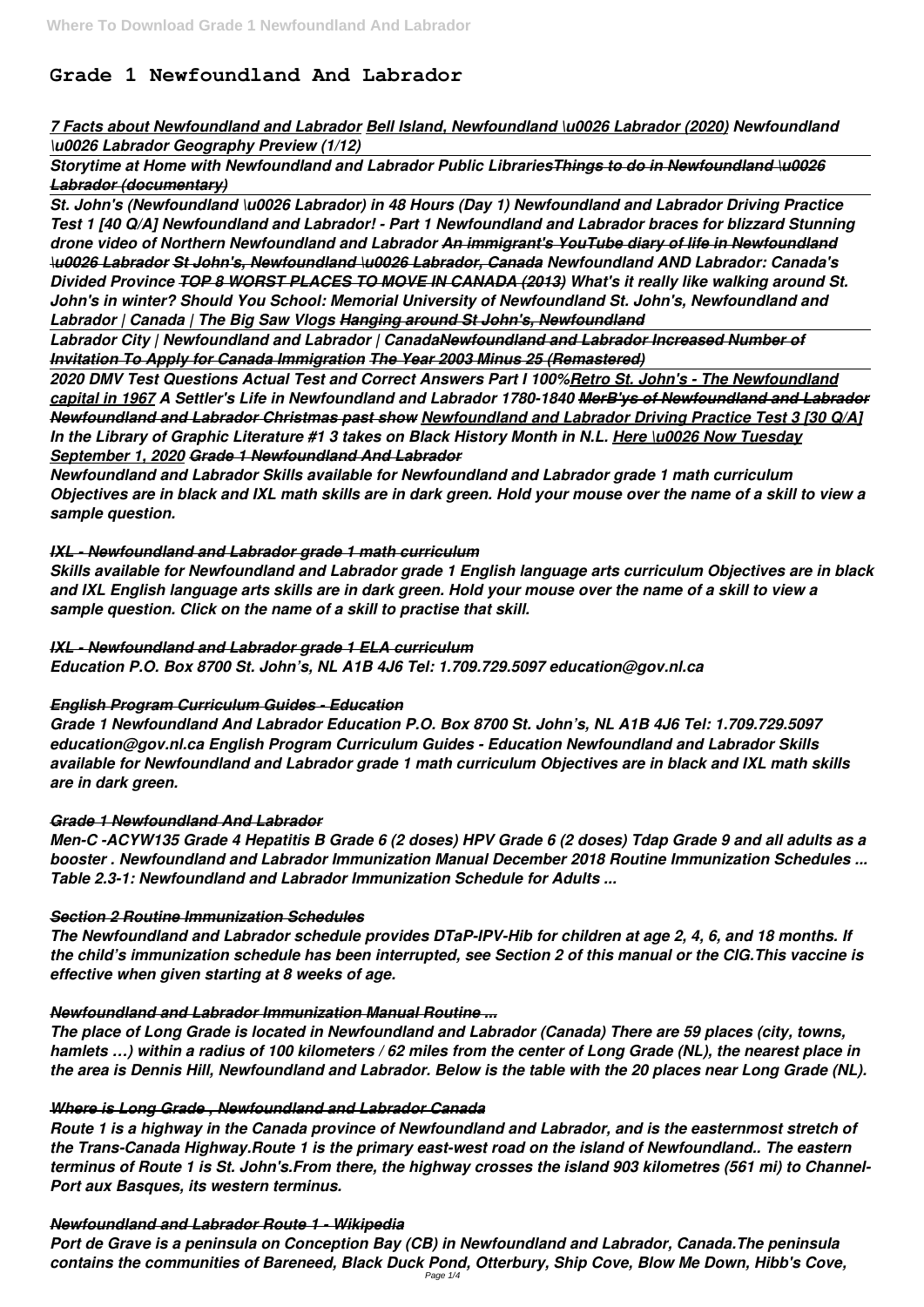*Pick Eyes, and Hussey's Cove with a population of approximately 975 (2006).This community is located in the provincial electoral district of Port de Grave.*

#### *Port de Grave, Newfoundland and Labrador - Wikipedia*

*September 1, 2020 Minister Osborne Announces Advances to Support a Healthy and Safe Return to School August 26, 2020 Additional Teaching and Staffing Resources Provided to Support the Reopening of Schools August 26, 2020 Media Advisory: Premier Furey, Minister Osborne, and Dr. Fitzgerald Available to Media*

#### *Education - Education - Government of Newfoundland and ...*

*Welcome to grade 10 Mathematics 1201. This course teaches and covers all of the outcomes as set out by the province of Newfoundland and Labrador for Gr. 10 Mathematics 1201. The full curriculum document can be found here. This course is separated into 8 units. For each unit, you will start by opening and printing off a copy of the unit notes.*

### *Grade 10 - Mathematics 1201 (Newfoundland and Labrador ...*

*Social Studies: Grade 8—Newfoundland and Labrador History UNIT 1: INTRODUCTION: HISTORY AS A LENS TO THE PAST SCO 1.1 The student will be expected to demonstrate an understanding and appreciation of history: • Identify historical sources (e.g., art, documents, photos, stories, artifacts, and musi c) in their own community. (K)*

#### *Newfoundland - Graham edits*

*Newfoundland and Labrador is the most easterly province in Canada, and is at the north-eastern corner of North America. The Strait of Belle Isle separates the province into two geographical parts: Labrador, which is a large area of mainland Canada, and Newfoundland, an island in the Atlantic Ocean. The province also includes over 7,000 tiny islands.*

#### *Newfoundland and Labrador - Wikipedia*

*For the first time in almost six months, students across Newfoundland and Labrador are doing something that used to be routine: going to school. On Wednesday morning, about 63,000 students began...*

# *Schools reopening as N.L. shifts into a new phase of ...*

*Mathology 1 Integrated Curriculum Correlation – Newfoundland and Labrador v. 11072018 1 | Page Mathology 1 Correlation (Number) – Newfoundland and Labrador Specific Curriculum Outcomes Mathology Grade 1 Classroom Activity Kit Mathology Little Books Pearson Canada K?3 Mathematics Learning*

# *Mathology 1 Correlation (Number) – Newfoundland and Labrador*

*Trans-Canada Highway Newfoundland and Labrador ... At-grade intersections. I know the junction list on this article is titled as exit list, but it be expanded to include all the at-grade intersections Route 1 has with other provincial highways, such as Route 480 or Route 100?*

# *Talk:Newfoundland and Labrador Route 1 - Wikipedia*

*Torbay is a town located on the eastern side of the Avalon Peninsula in Newfoundland and Labrador, Canada.. The town is located 12 km (7.5 mi) north of the capital city of St. John's and is part of the St. John's metropolitan area.Due to the Torbay's close proximity to St. John's, the town's population is quickly growing.*

# *7 Facts about Newfoundland and Labrador Bell Island, Newfoundland \u0026 Labrador (2020) Newfoundland*

#### *\u0026 Labrador Geography Preview (1/12)*

*Storytime at Home with Newfoundland and Labrador Public LibrariesThings to do in Newfoundland \u0026 Labrador (documentary)*

*St. John's (Newfoundland \u0026 Labrador) in 48 Hours (Day 1) Newfoundland and Labrador Driving Practice Test 1 [40 Q/A] Newfoundland and Labrador! - Part 1 Newfoundland and Labrador braces for blizzard Stunning drone video of Northern Newfoundland and Labrador An immigrant's YouTube diary of life in Newfoundland \u0026 Labrador St John's, Newfoundland \u0026 Labrador, Canada Newfoundland AND Labrador: Canada's Divided Province TOP 8 WORST PLACES TO MOVE IN CANADA (2013) What's it really like walking around St. John's in winter? Should You School: Memorial University of Newfoundland St. John's, Newfoundland and Labrador | Canada | The Big Saw Vlogs Hanging around St John's, Newfoundland Labrador City | Newfoundland and Labrador | CanadaNewfoundland and Labrador Increased Number of Invitation To Apply for Canada Immigration The Year 2003 Minus 25 (Remastered) 2020 DMV Test Questions Actual Test and Correct Answers Part I 100%Retro St. John's - The Newfoundland capital in 1967 A Settler's Life in Newfoundland and Labrador 1780-1840 MerB'ys of Newfoundland and Labrador Newfoundland and Labrador Christmas past show Newfoundland and Labrador Driving Practice Test 3 [30 Q/A]* Page 2/4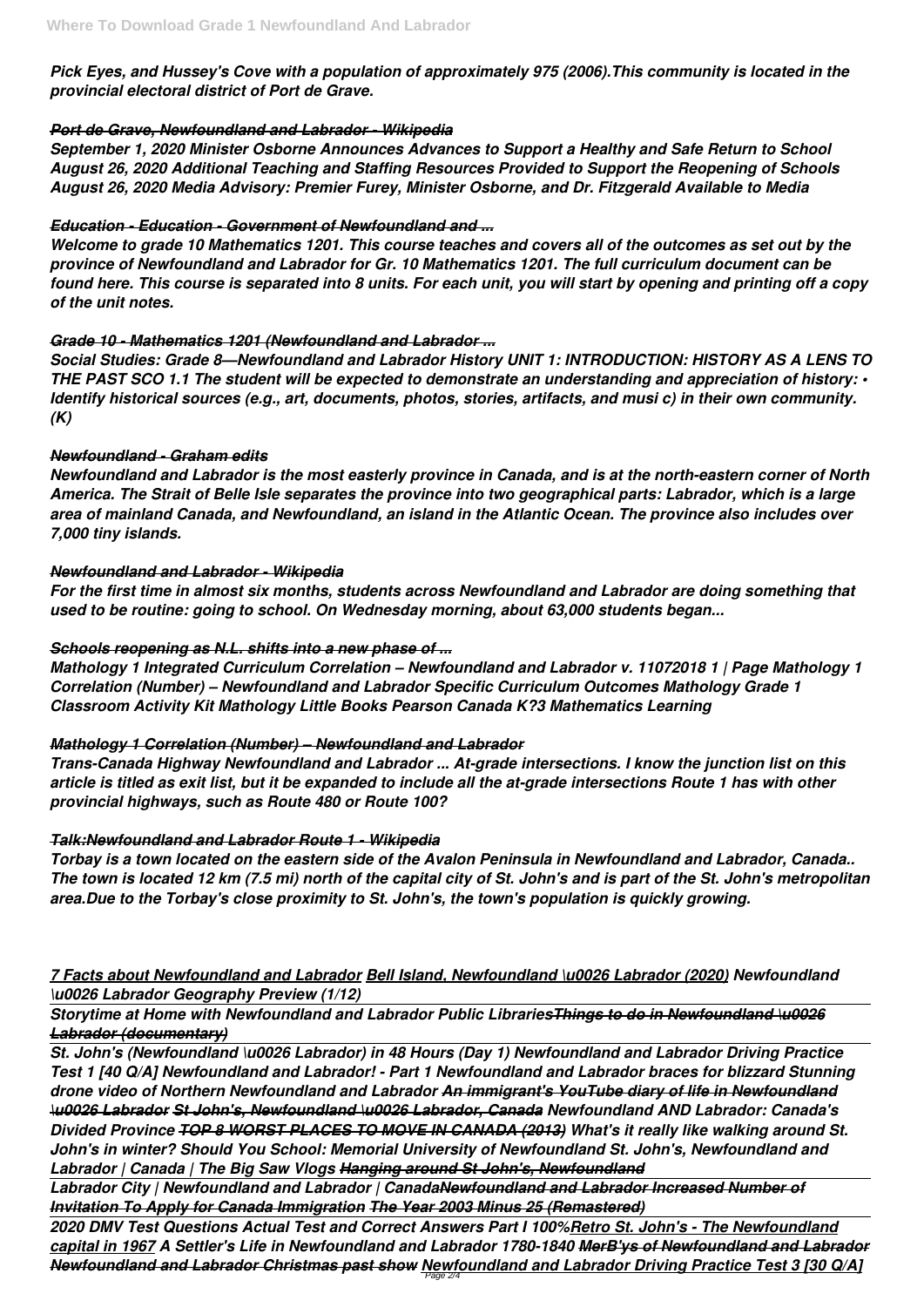### *In the Library of Graphic Literature #1 3 takes on Black History Month in N.L. Here \u0026 Now Tuesday September 1, 2020 Grade 1 Newfoundland And Labrador*

*Newfoundland and Labrador Skills available for Newfoundland and Labrador grade 1 math curriculum Objectives are in black and IXL math skills are in dark green. Hold your mouse over the name of a skill to view a sample question.*

#### *IXL - Newfoundland and Labrador grade 1 math curriculum*

*Skills available for Newfoundland and Labrador grade 1 English language arts curriculum Objectives are in black and IXL English language arts skills are in dark green. Hold your mouse over the name of a skill to view a sample question. Click on the name of a skill to practise that skill.*

#### *IXL - Newfoundland and Labrador grade 1 ELA curriculum*

*Education P.O. Box 8700 St. John's, NL A1B 4J6 Tel: 1.709.729.5097 education@gov.nl.ca*

#### *English Program Curriculum Guides - Education*

*Grade 1 Newfoundland And Labrador Education P.O. Box 8700 St. John's, NL A1B 4J6 Tel: 1.709.729.5097 education@gov.nl.ca English Program Curriculum Guides - Education Newfoundland and Labrador Skills available for Newfoundland and Labrador grade 1 math curriculum Objectives are in black and IXL math skills are in dark green.*

#### *Grade 1 Newfoundland And Labrador*

*Men-C -ACYW135 Grade 4 Hepatitis B Grade 6 (2 doses) HPV Grade 6 (2 doses) Tdap Grade 9 and all adults as a booster . Newfoundland and Labrador Immunization Manual December 2018 Routine Immunization Schedules ... Table 2.3-1: Newfoundland and Labrador Immunization Schedule for Adults ...*

#### *Section 2 Routine Immunization Schedules*

*The Newfoundland and Labrador schedule provides DTaP-IPV-Hib for children at age 2, 4, 6, and 18 months. If the child's immunization schedule has been interrupted, see Section 2 of this manual or the CIG.This vaccine is effective when given starting at 8 weeks of age.*

#### *Newfoundland and Labrador Immunization Manual Routine ...*

*The place of Long Grade is located in Newfoundland and Labrador (Canada) There are 59 places (city, towns, hamlets …) within a radius of 100 kilometers / 62 miles from the center of Long Grade (NL), the nearest place in the area is Dennis Hill, Newfoundland and Labrador. Below is the table with the 20 places near Long Grade (NL).*

#### *Where is Long Grade , Newfoundland and Labrador Canada*

*Route 1 is a highway in the Canada province of Newfoundland and Labrador, and is the easternmost stretch of the Trans-Canada Highway.Route 1 is the primary east-west road on the island of Newfoundland.. The eastern terminus of Route 1 is St. John's.From there, the highway crosses the island 903 kilometres (561 mi) to Channel-Port aux Basques, its western terminus.*

#### *Newfoundland and Labrador Route 1 - Wikipedia*

*Port de Grave is a peninsula on Conception Bay (CB) in Newfoundland and Labrador, Canada.The peninsula contains the communities of Bareneed, Black Duck Pond, Otterbury, Ship Cove, Blow Me Down, Hibb's Cove, Pick Eyes, and Hussey's Cove with a population of approximately 975 (2006).This community is located in the provincial electoral district of Port de Grave.*

#### *Port de Grave, Newfoundland and Labrador - Wikipedia*

*September 1, 2020 Minister Osborne Announces Advances to Support a Healthy and Safe Return to School August 26, 2020 Additional Teaching and Staffing Resources Provided to Support the Reopening of Schools August 26, 2020 Media Advisory: Premier Furey, Minister Osborne, and Dr. Fitzgerald Available to Media*

#### *Education - Education - Government of Newfoundland and ...*

*Welcome to grade 10 Mathematics 1201. This course teaches and covers all of the outcomes as set out by the province of Newfoundland and Labrador for Gr. 10 Mathematics 1201. The full curriculum document can be found here. This course is separated into 8 units. For each unit, you will start by opening and printing off a copy of the unit notes.*

#### *Grade 10 - Mathematics 1201 (Newfoundland and Labrador ...*

*Social Studies: Grade 8—Newfoundland and Labrador History UNIT 1: INTRODUCTION: HISTORY AS A LENS TO THE PAST SCO 1.1 The student will be expected to demonstrate an understanding and appreciation of history: • Identify historical sources (e.g., art, documents, photos, stories, artifacts, and musi c) in their own community. (K)*